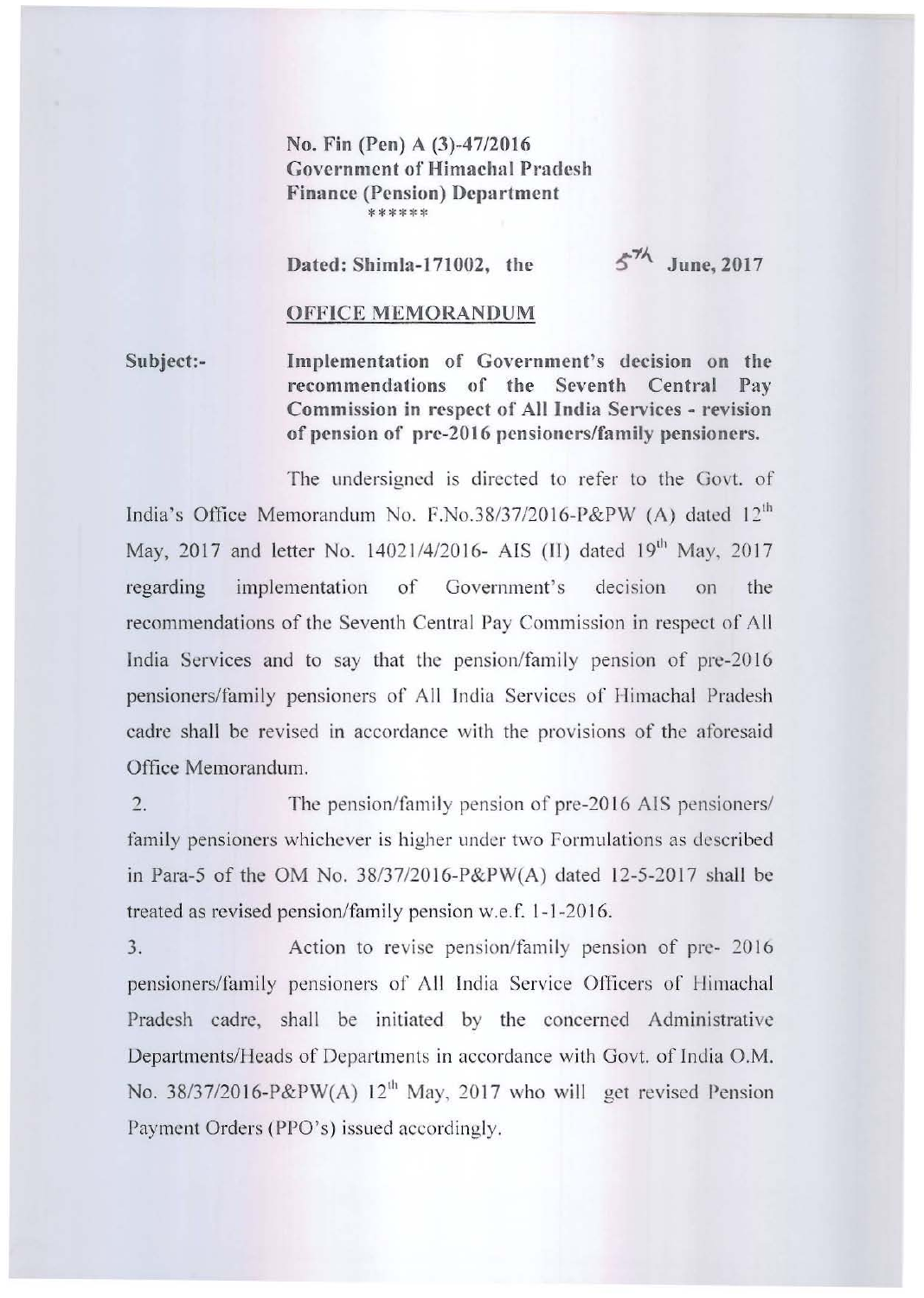4. No arrears on account of notional fixation of pay will be. admissible for the period prior to 1-1-2016 as envisaged in Para-17 of Govt. of India OM No. *38/37/2016-P&PW* (A) dated 12'" May, 2017.

5. Arrears becoming due on revision of pension/family pension on the basis of Gavt. of India OM dated 12-5-2017 above shall be adjusted against the arrear already paid on revision of pension/ family pension in accordance with Govt. of India OM No. 38/3712006-P&PW (A) ii dated 4-8-2016 and the difference amount will be paid in lump-sum one instalment.

6. The Pension Allowance  $\omega$ 5%, 10% and 15% to pre-2016- AIS pensioners of Himachal Pradesh Cadre, released vide Himachal Pradesh Government Ortiee Memorandum No. Fin (Pen) A *(3)- 1/09* dated  $23<sup>rd</sup>$  April, 2014, will be paid on the existing basic pension/family pension (i.e. pre-revised pension/family pension prior to 1-1-2016) only till further orders.

7. All the Pension Disbursing Authorities and Administrative Departments/Heads of Departments are requested to take further necessary action in accordance with the provisions of the aforesaid Office Memoranda which has already been sent by the Govt. of India to all the Pension Disbursing Authorities and Public Sector Banks.

> Addl. Chief Secretary (Finance) to the Government of Himachal Pradesh.

skand -

To

All Administrative Department \*\*\* Government of Himachal Pradesh.<br>Visit Finance Department - www.himachal.gov.in/finance/

No. Fin (Pen) A (3)-47/2016 Dated:  $5<sup>th</sup>$  Uthe2017 1. The Principal Accountant General (Audit) Himachal Pradesh, Shimla-

17 1003 with 10 spare copics.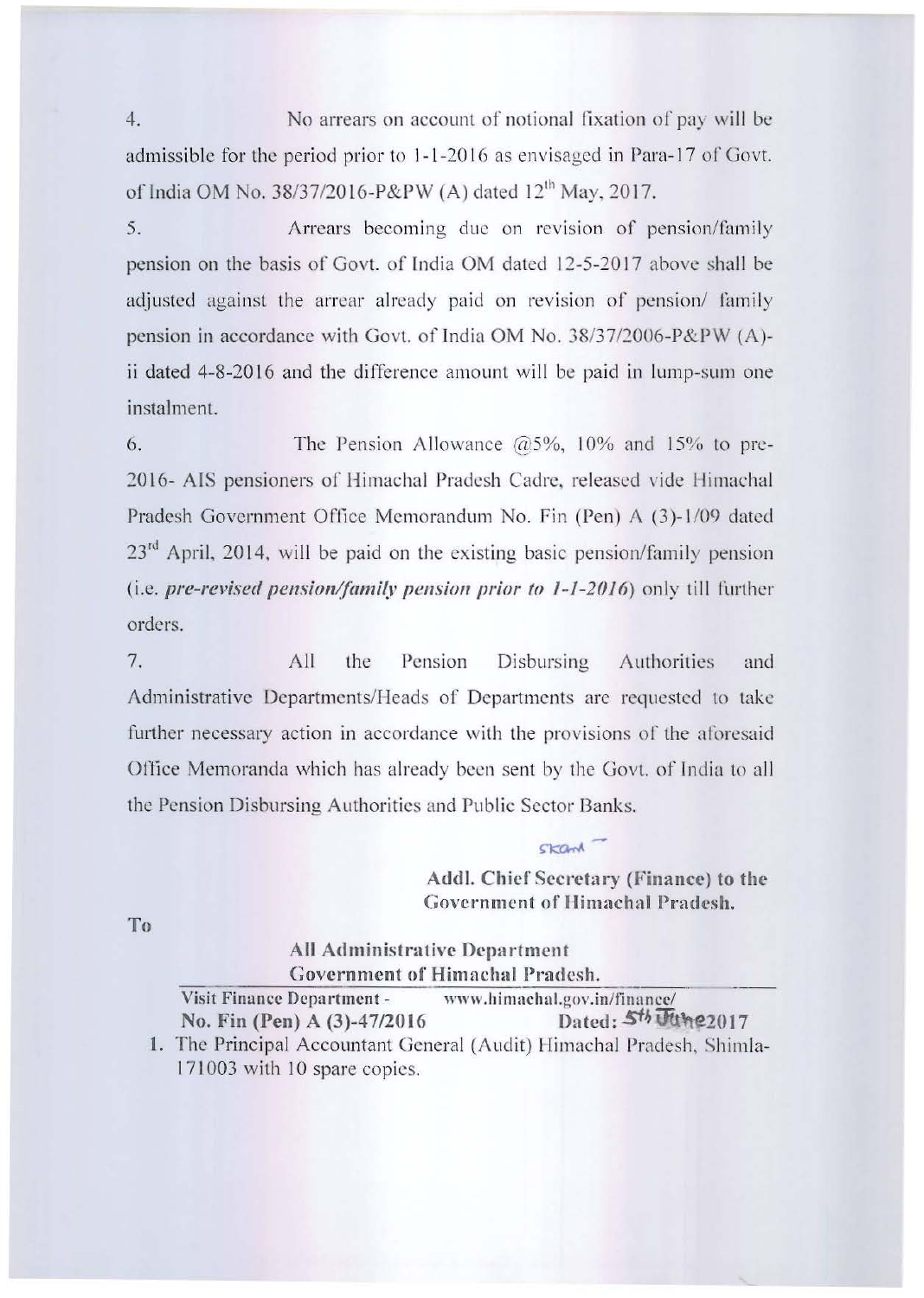- 2. The AG (A&E), H.P. Shimla-171003 with 100 spare copies for circulation to all the Accountant General in India with special stamp.
- 3. The Director (Accounts), Cabinet Secretariat, Govt. of India, Rashtrapati Bhavan, New Delhi-110004.
- 4. The Pay & Accounts Officer, No. 6, Reserve Bank of India, Sansad Marg. New Delhi-110001.
- 5. The Chief General Manager, Reserve Bank of India, C-7, Bandra Kurla Complex, Bandra East Mumbai-400051.
- 6. The Chief Manager, SBI Greater Kaislash-I (Zamroodpur) New Delhi.
- 7. The Chief Manager, SBI Chandni Chowk Manin Branch, New Delhi.
- 8. The Manager, SBI Nirman Bhawan, Branch Malauna Azad Road, New Delhi-11001
- 9. The Executive Director, Reserve Bank of India, Central Office Building 17<sup>th</sup> Floor, Shahid Bhagat Singh Road Mumbai -400001.
- 10. The Managing Director, State Bank of Patiala, The Mall, Patiala, Punjab-147001.
- 11. The Manager, Corporation Bank, Bhikaji Kama Palace, New Delhi.
- 12. The General Manager, UCO Bank, Head office- 10, Binlahi Trelocav Maharaj Sarani, Kolkata -700001 (West Bengal).
- 13. The General Manager, Union Bank of India, Union Bhavan-239, Vidhan Bhavan Marg, Nariman Point, Mumbai-400021.
- 14. The General Manager, Punjab National Bank, Head Office -5, Sansad Marg New Delhi-110001.
- 15. The General Manager, Central Bank of India, Chandramukhi 16<sup>th</sup> Floor Nariman Point, Mumbai-400021.
- 16. The Chief Manager, Central Bank of India, Central Bank Building Sector-17-B, Chandigarh-160017 with 10 spare copies.
- 17. The Deputy General Manager, Union Bank of India, 64/65 Bank Square Sector-17-B, Chandigarh-160017 with 10 spare copies
- 18. The Regional Manager, UCO Bank, Zonal Office, Himland Hotel, Shimla-1 with 10 spare copies.
- 19. The Deputy General Manager, Union Bank of India, Regional Office, SCO 64/65, Bank Square, Sector 17-B, Chandigarh-160017 with 10 spare copies.
- 20. The Zonal Manager, Punjab National Bank, PNB House (Bank Sector-17, Chandigarh-160017 with 10 spare copies. square)
- 21. The General Manager, Bank of India, Star House C-5, G-Block, 7<sup>th</sup> Floor Bandra Kurla Complex, Bandra (Est) Mumbai-400051.
- 22. The Zonal Manager, SCO-181-182, Bank of India, Chandigarh Zone, Sector-17 -C, Post Box No.6, Chandigarh-16.
- 23. The Controller (F&A) Personnel Accounts Department, H.P. Sectt. Shimla-2.
- 24. The Deputy Chief Officer (Accounts), Regional Office, UCO Bank, Sansad Marg, New Delhi-110001.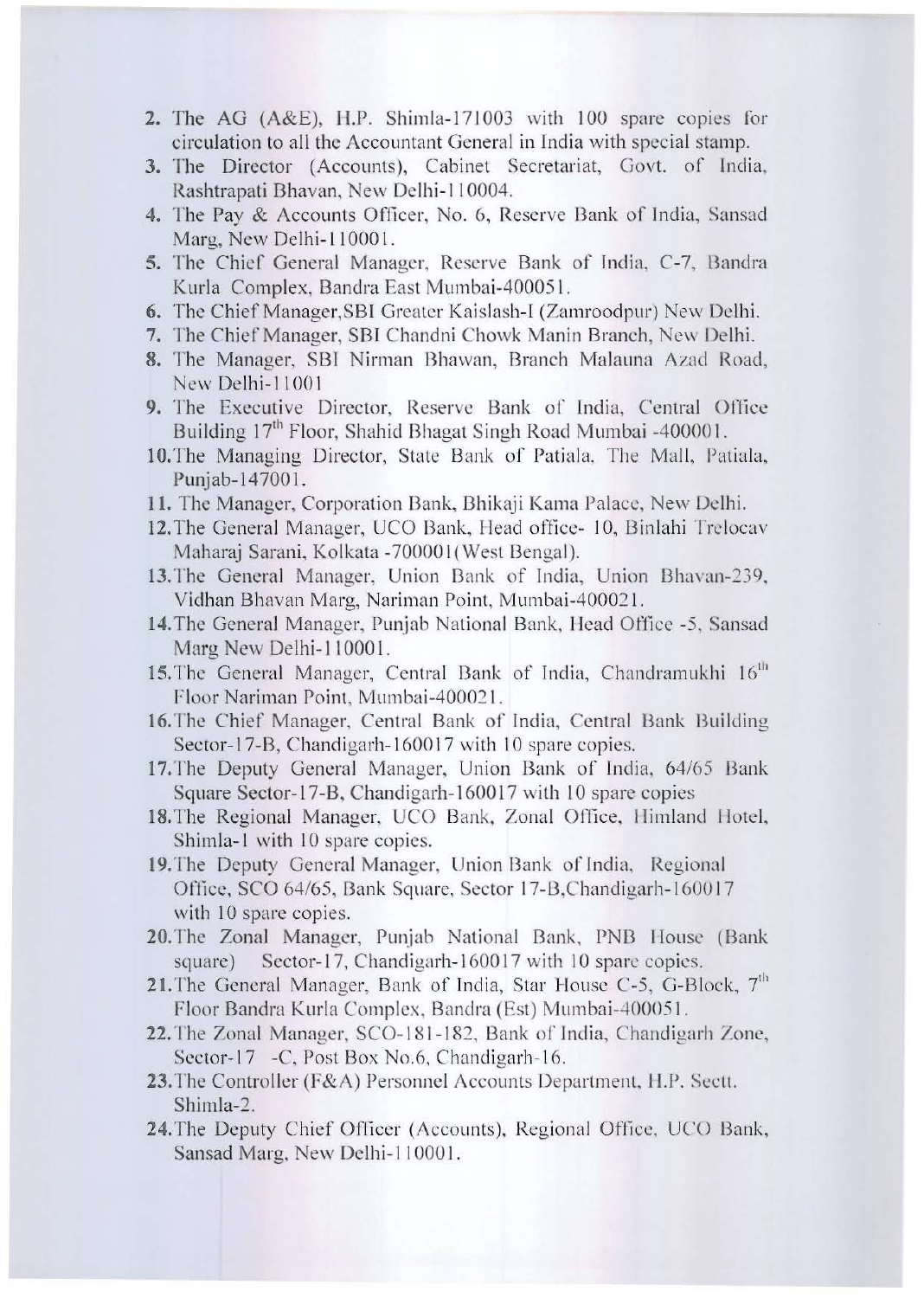2 Hincharge, NIC, H.P. Sectt. Shimla-2 with the request that this order of the State Government may kindly be uploaded on State Finance Department Website so that the Pensioners/ Family Pensioner living. outside the State may get the benefit of this order in time.

Special Seeretary (Finance) to the Government of Himachal Pradesh

Endst. No. Fin (Pen) A (3)-47/2016 Dated:  $5/6/2017$ Copy forwarded to:-

- 1. The Principal Accountant General (A&E), Andhra Pradesh, Hyderabad with 10 spare copies.
- 2. The Accountant General (A&E), Assam, Guwahati with 10 spare copies.
- 3. The Accountant General (A&E), Nagaland, Kohima with 10 spare copies.
- 4. The Accountant General (A&E), Tripura, Agartala with 10 spare copies.
- 5. The Accountant General (A&E), Meghalaya, Shillong with 10 spare copies.
- 6. The Accountant General  $(A&E)$ , Manipur, Imphal with 10 spare copies.
- 7. The Accountant General ( $A\&E$ ), Bihar, Patna with 10 spare copies.
- 8. The Accountant General (A&E), Maharashtra, Mumbai with 10 spare copies.
- 9. The Chief Accountant General (A&E), West Bengal, Kolkata with 10 spare copies.
- 10. The Accountant General (A&E), Gujrat, Ahmedabad with 10 spare copies.
- 11. The Accountant General (A&E), J&K Srinagar with 10 spare copies.
- 12. The Accountant General (A&E), Karnatka, Banglore with  $10$  spare copies.
- 13. The Accountant General (A&E), Kerala, Thiruvananthapuram with  $10$ spare copies.
- 14. The Principal Accountant General A&E), Madhya Pradesh, Lekha Bhawan, Jhansi Road, Gwalior-474002 with 10 spare copies.
- 15. The Accountant General (A&E), Chhattisgarh at Raipur with 10 spare copies.
- 16. The Principal Accountant General (A&E), Odisha, Bhubneswar with 10 spare copies.
- 17. The Accountant General (A&E), Punjab, Chandigarh with 10 spare copies.